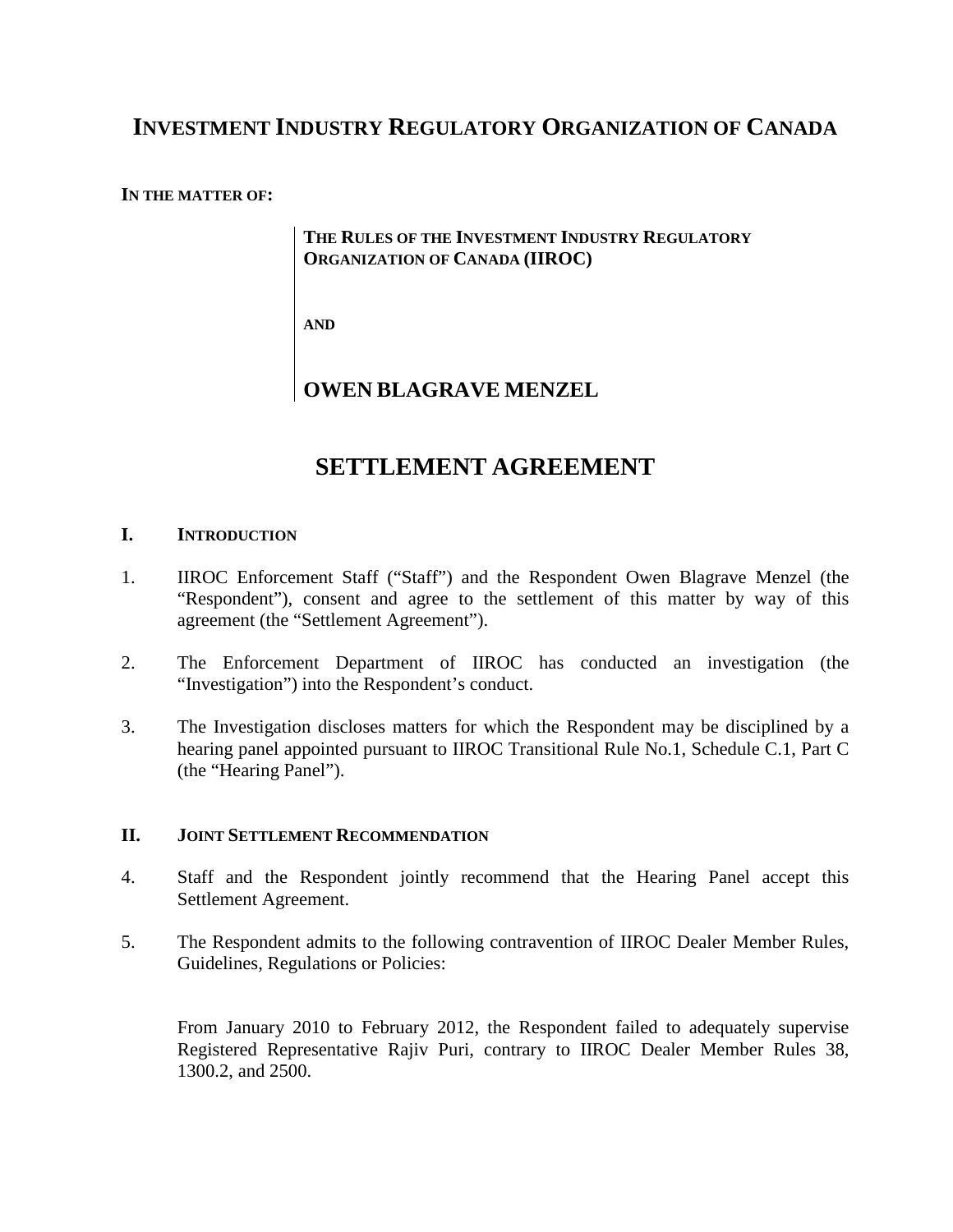- 6. Staff and the Respondent agree to the following terms of settlement:
	- a) Payment of a fine in the amount of \$20,000; and,
	- b) A six week suspension from registration as a Supervisor.
- 7. The Respondent agrees to pay costs to IIROC in the sum of \$1,500.

## **III. STATEMENT OF FACTS**

## (i) **Acknowledgment**

8. Staff and the Respondent agree with the facts set out in this Section III and acknowledge that the terms of the settlement contained in this Settlement Agreement are based upon those specific facts.

## (ii) **Factual Background**

## **Overview**

- 9. At all material times, the Respondent was the Ultimate Designated Person, Chief Compliance Officer and a Supervisor at PWM Capital Inc. ("PWM") in Toronto, Ontario. He was responsible for the supervision of all PWM personnel, including supervision of Registered Representative Rajiv Puri ("Puri") from 2010 to 2012.
- 10. From January 2010 to early 2012, the Respondent failed to adequately supervise Puri in that he did not sufficiently review or question the activities that Puri conducted in his client accounts. In particular, he failed to supervise the opening of a number of Puri client accounts which purchased or intended to purchase shares in MobileBits Holdings Corp. ("MBIT"), an Over the Counter Bulletin Board stock. In fact, MBIT shares were not legally qualified for distribution in Ontario or Quebec.
- 11. Puri's employment was terminated by PWM in February 2012. At that time PWM informed IIROC that Puri had failed to disclose certain outside business activities.

## **Disciplinary action against Puri**

- 12. Following a December 2013 disciplinary hearing, an IIROC Hearing Panel found, among other things, that Puri had failed to exercise due diligence when opening certain client accounts at PWM.
- 13. In a sanction decision dated January 20, 2014, the Hearing Panel imposed various sanctions on Puri, including fines totaling \$36,000 and a six month suspension from registration.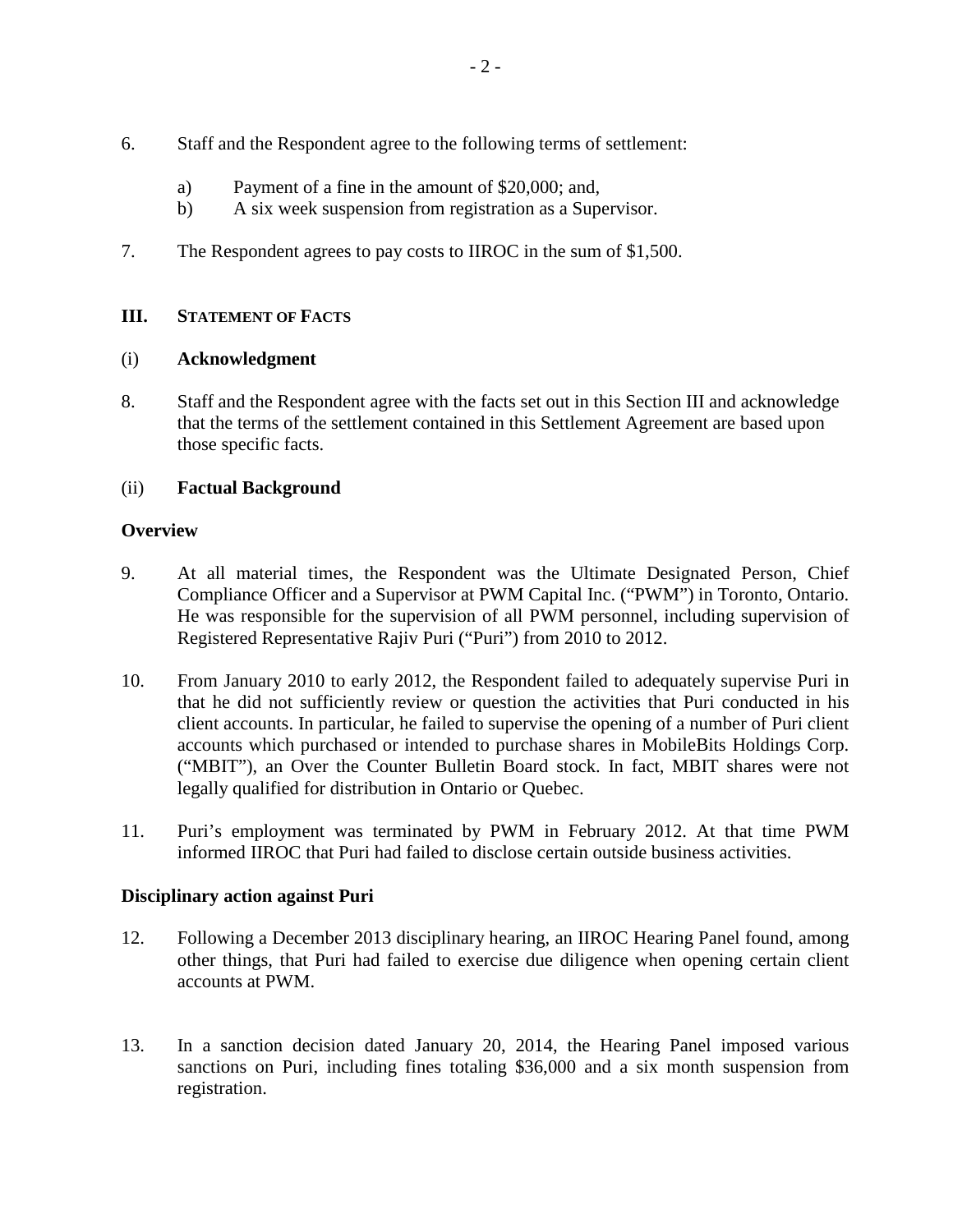## **Background**

- 14. The Respondent has been an Approved Person with IIROC in various capacities since 2002. From January 2010 until January 2013, he was employed with PWM and registered with IIROC as the UDP and Supervisor, as well as the CCO at various times.
- 15. In early 2013, PWM changed its name to Arton Investments ("Arton"). The Respondent is currently approved as the UDP, Supervisor, CCO and CFO at Arton.
- 16. Since November 2012, PWM and now Arton no longer maintain any retail clients. Arton's business activities are limited solely to the Quebec Immigrant Investor Program ("QIIP"). The QIIP is a Quebec government initiative which helps individuals and their families gain entry to that province by providing funds in support of Quebec's economic development.

#### **Puri's work location**

17. The Respondent was aware that from time to time Puri worked at various locations other than PWM's offices. Occasionally Puri was out of the country. The Respondent was also aware that sometimes Puri worked out of a home office and sometimes he worked out of the Toronto office of a company known as "Skyline".

#### **MBIT**

- 18. According to the Respondent, Puri told him that he was associating himself with Skyline who was promoting the sale of MBIT shares.
- 19. In approximately February of 2011, the Respondent asked Puri about MBIT when Puri provided him with a new account opening form proposing to transfer in MBIT shares. The Respondent understood from Puri that he wanted to open accounts for clients who had already purchased MBIT shares but planned to diversify the holdings in their accounts.
- 20. The Respondent told Staff that he believed that Puri's clients had already invested in MBIT shares prior to opening their new accounts at PWM. One email sent by Puri to the Respondent in February 2011 indicates, however, that at least one client had not yet purchased MBIT shares.

#### **Opening of new accounts at PWM**

21. Puri opened approximately 30 new accounts at PWM in 2011, all of which purchased or proposed to purchase MBIT shares. A number of new account application forms for these clients were sent to PWM's carrying broker without having been signed by the Respondent.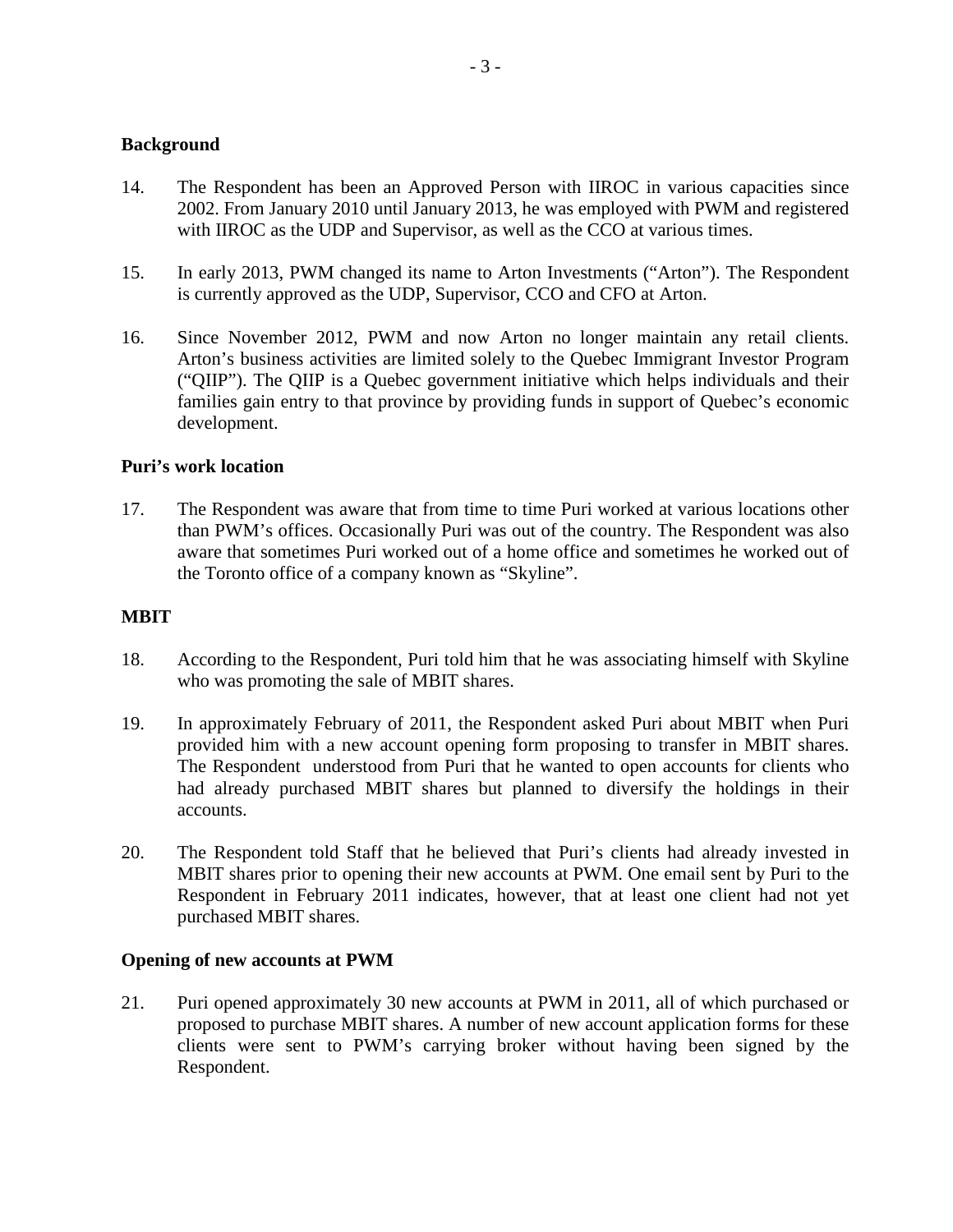- 22. Six of the new accounts that Puri opened at PWM in 2011 had MBIT shares deposited into them.
- 23. The Respondent knew that MBIT shares bore a restricted legend. The Respondent did not review a stock purchase agreement or any of the other documents relating to MBIT, other than some stock certificates.
- 24. In actual fact, MBIT shares were not legally qualified for distribution in Ontario or Quebec.

#### **Lack of adequate supervision**

- 25. The Respondent failed to conduct sufficient due diligence at the time that Puri opened the new accounts in 2011. The Respondent did not adequately supervise Puri in that he:
	- (a) failed to question Puri's involvement in assisting clients to purchase shares of MBIT;
	- (b) failed to ask Puri whether MBIT shares were approved for sale or distribution in Ontario or Quebec where Puri's clients resided;
	- (c) permitted Puri to work from Skyline's offices;
	- (d) did not review the MBIT documentation distributed by Skyline and provided to him by Puri, which included a pooling agreement, a shareholder agreement and other documents relating to purchases of MBIT shares;
	- (e) did not make sufficient inquiries into the circumstances of the opening of these accounts; and,
	- (f) did not make any notes of any discussions with Puri regarding MBIT.
- 26. Other details of the inadequate supervision include the fact that from January 2010 to February 2012, the Respondent:
	- (a) often did not know where Puri was physically located;
	- (b) allowed Puri to work outside of the country where he could not adequately supervise him;
	- (c) did not visit Puri's home office;
	- (d) did not conduct any supervision related reviews of Puri's work emails;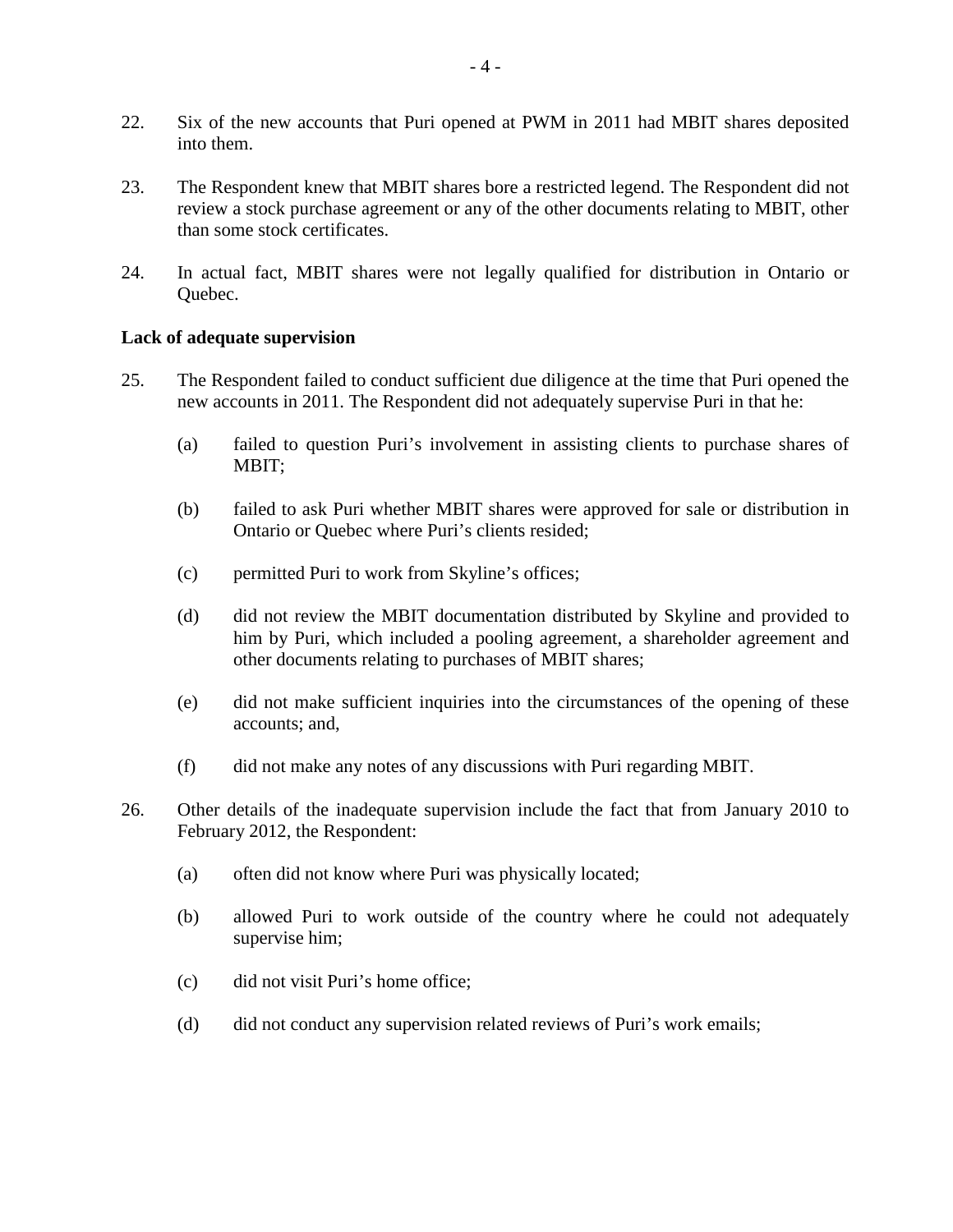- (e) allowed Puri to use an email account held outside of PWM for business communications, even though the Respondent could not access or review this account; and
- (f) failed to follow up with Puri to determine whether he had completed a 2011 PWM questionnaire relating to the disclosure of his outside business activities.

#### **Mitigating Factors**

- 27. The Respondent does not have any previous disciplinary history with IIROC.
- 28. The Respondent co-operated with Staff's Investigation and this prosecution.

#### **IV. TERMS OF SETTLEMENT**

- 29. This settlement is agreed upon in accordance with IIROC Dealer Member Rules 20.35 to 20.40, inclusive and Rule 15 of the Dealer Member Rules of Practice and Procedure.
- 30. The Settlement Agreement is subject to acceptance by the Hearing Panel.
- 31. The Settlement Agreement shall become effective and binding upon the Respondent and Staff as of the date of its acceptance by the Hearing Panel.
- 32. The Settlement Agreement will be presented to the Hearing Panel at a hearing (the "Settlement Hearing") for approval. Following the conclusion of the Settlement Hearing, the Hearing Panel may either accept or reject the Settlement Agreement.
- 33. If the Hearing Panel accepts the Settlement Agreement, the Respondent waives his rights under IIROC rules and any applicable legislation to a disciplinary hearing, review or appeal.
- 34. If the Hearing Panel rejects the Settlement Agreement, Staff and the Respondent may enter into another settlement agreement; or Staff may proceed to a disciplinary hearing in relation to the matters disclosed in the Investigation.
- 35. The Settlement Agreement will become available to the public upon its acceptance by the Hearing Panel.
- 36. Staff and the Respondent agree that if the Hearing Panel accepts the Settlement Agreement, they, or anyone on their behalf, will not make any public statements inconsistent with the Settlement Agreement.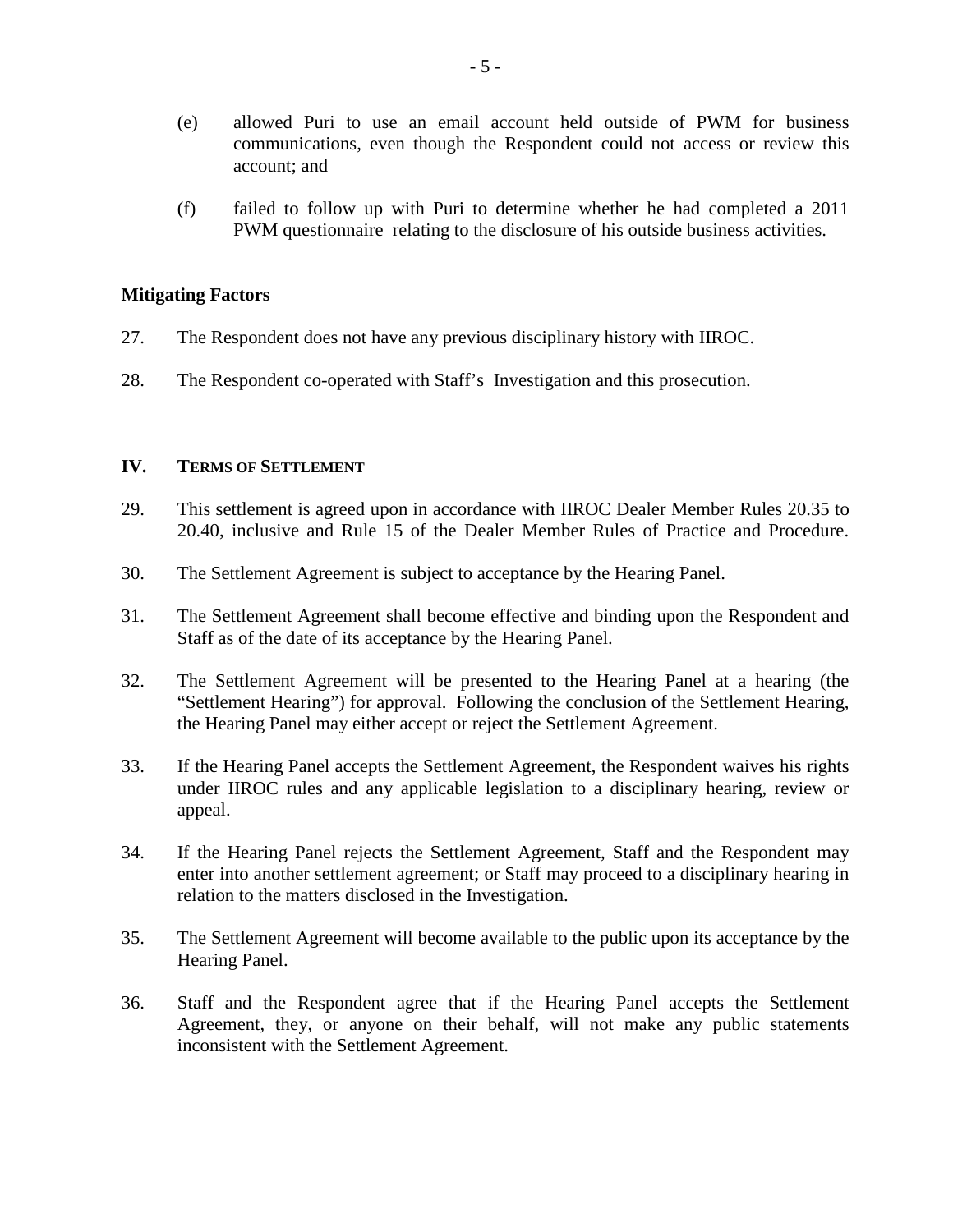- 37. Unless otherwise stated, any monetary penalties and costs imposed upon the Respondent are payable immediately upon the effective date of the Settlement Agreement.
- 38. Unless otherwise stated, any suspensions, bars, expulsions, restrictions or other terms of the Settlement Agreement shall commence on the effective date of the Settlement Agreement.

**AGREED TO** by the Respondent at the City of Toronto in the Province of Ontario, this "17th" day of December, 2014.

**"WITNESS" "OWEN BLAGRAVE MENZEL"**

**AGREED TO** by Staff at the City of Toronto in the Province of Ontario, this "16th" day of "January", 2015.

**"WITNESS" "KATHRYN ANDREWS"** Senior Enforcement Counsel on behalf of Staff of the Investment Industry Regulatory Organization of Canada